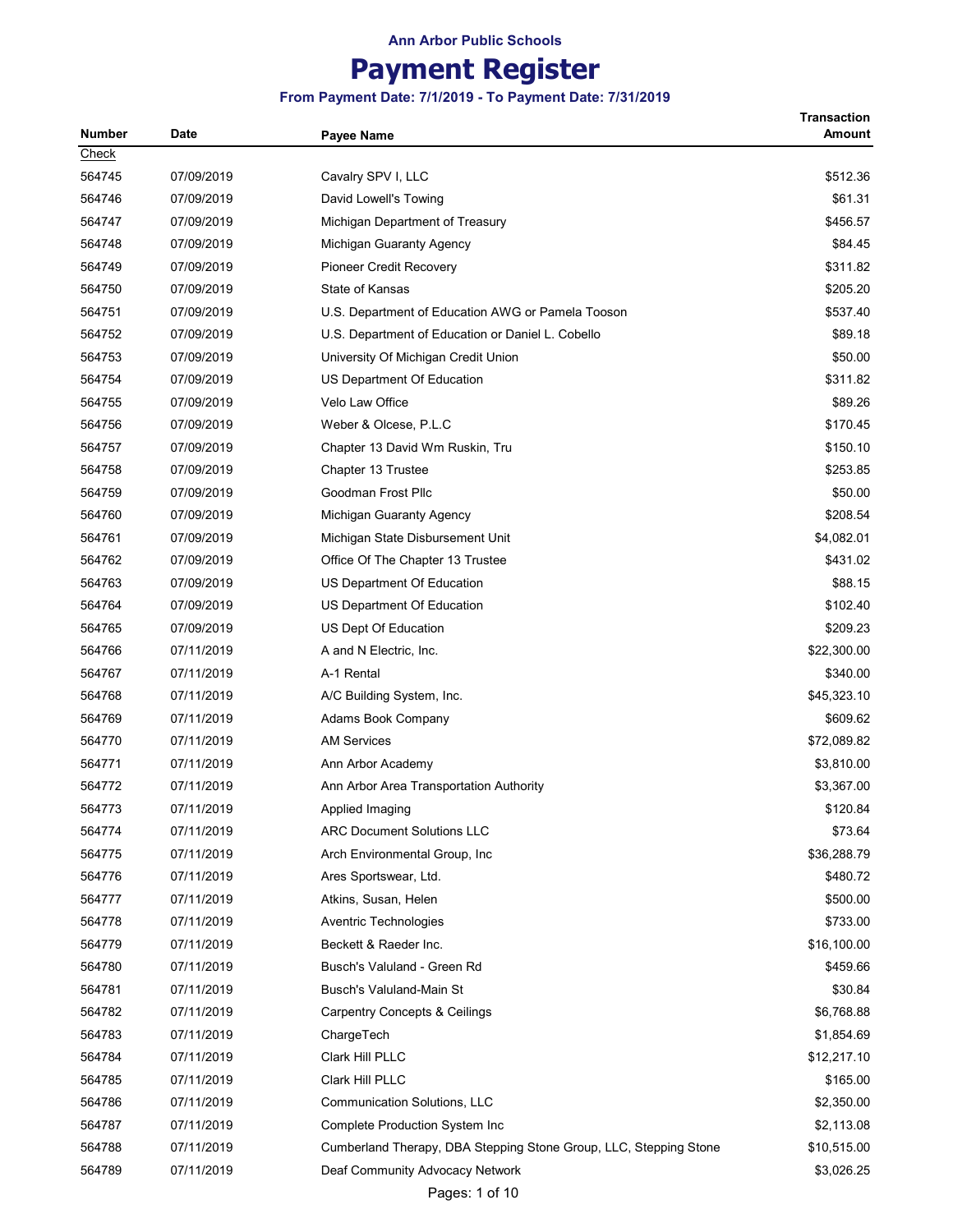# Payment Register

| 564790 | 07/11/2019 | Detroit Edison Or Dte Energy Company             | \$3,697.00  |
|--------|------------|--------------------------------------------------|-------------|
| 564791 | 07/11/2019 | <b>Discount School Supply</b>                    | \$132.26    |
| 564792 | 07/11/2019 | Dollar Bill Copying                              | \$989.07    |
| 564793 | 07/11/2019 | <b>Dynatronics Corporation</b>                   | \$302.74    |
| 564794 | 07/11/2019 | Enterprise Rent-A-Car                            | \$1,622.07  |
| 564795 | 07/11/2019 | Fanta, Jane                                      | \$2,385.00  |
| 564796 | 07/11/2019 | <b>Federal Express Corporation</b>               | \$87.15     |
| 564797 | 07/11/2019 | Ferguson Enterprises, Inc.                       | \$15,841.99 |
| 564798 | 07/11/2019 | Flipside Art Studio, LLC                         | \$9,679.34  |
| 564799 | 07/11/2019 | Follett School Solutions, Inc.                   | \$810.68    |
| 564800 | 07/11/2019 | Foresite Design, Inc.                            | \$2,880.00  |
| 564801 | 07/11/2019 | G2 Consulting Group, LLC                         | \$3,375.00  |
| 564802 | 07/11/2019 | Gaynor, Jeffrey, T                               | \$130.00    |
| 564803 | 07/11/2019 | GCA Education Services, Inc.                     | \$24,637.04 |
| 564804 | 07/11/2019 | Geoffrey Theodore Stanton                        | \$2,670.00  |
| 564805 | 07/11/2019 | Gerald Alcock Company, LLC                       | \$2,750.00  |
| 564806 | 07/11/2019 | Goddard Coatings Co                              | \$24,385.00 |
| 564807 | 07/11/2019 | <b>Gordon Food Service</b>                       | \$1,403.98  |
| 564808 | 07/11/2019 | Great Lakes Environmental Service, Inc.          | \$74,598.86 |
| 564809 | 07/11/2019 | Grek Powers dba G-Powers Training                | \$5,188.58  |
| 564810 | 07/11/2019 | GTSoft Inc.                                      | \$1,685.25  |
| 564811 | 07/11/2019 | H.V. Burton Company                              | \$2,400.00  |
| 564812 | 07/11/2019 | Heather Kellstrom dba HIT Enterprises, LLC       | \$14,100.00 |
| 564813 | 07/11/2019 | Hewitt's Music, Inc.                             | \$310.00    |
| 564814 | 07/11/2019 | Hulings and Associate, LLC                       | \$1,585.03  |
| 564815 | 07/11/2019 | Humane Society of Huron Valley                   | \$110.00    |
| 564816 | 07/11/2019 | Huron Hs Athletics Petty Cash Or                 | \$397.85    |
| 564817 | 07/11/2019 | Inspired By Science, LLC                         | \$5,382.86  |
| 564818 | 07/11/2019 | Integrated Design Solutions, LLC                 | \$1,190.00  |
| 564819 | 07/11/2019 | J W Pepper & Sons, Inc.                          | \$1,034.10  |
| 564820 | 07/11/2019 | J.C. Ehrlich Pest Control                        | \$2,283.00  |
| 564821 | 07/11/2019 | Jacqueline Coluccy                               | \$3,500.00  |
| 564822 | 07/11/2019 | James Lee Michaels Dba Avery Systems             | \$1,262.00  |
| 564823 | 07/11/2019 | Jewish Family Services Of Washtenaw Cty Inc.     | \$1,360.00  |
| 564824 | 07/11/2019 | Johnson, Bryan, Lee                              | \$130.00    |
| 564825 | 07/11/2019 | Johnstone Supply Detroit Group                   | \$15,004.24 |
| 564826 | 07/11/2019 | Julia Rosenwald Hathaway                         | \$185.41    |
| 564827 | 07/11/2019 | Kathy Baker                                      | \$550.17    |
| 564828 | 07/11/2019 | Kelly-Shaieb, Jessica, Leigh                     | \$130.00    |
| 564829 | 07/11/2019 | Kone Incorporated                                | \$7,124.00  |
| 564830 | 07/11/2019 | Language Circle Enterprise                       | \$452.10    |
| 564831 | 07/11/2019 | Lazarus, Rebecca, Ruth                           | \$130.00    |
| 564832 | 07/11/2019 | Literati Bookstore                               | \$289.15    |
| 564833 | 07/11/2019 | Logan PTSO                                       | \$305.00    |
| 564834 | 07/11/2019 | <b>Madison Electric</b>                          | \$1,914.15  |
| 564835 | 07/11/2019 | Marshall Music Co                                | \$45.50     |
| 564836 | 07/11/2019 | Medco Supply Co (lockbox) Or Masune & Surgical S | \$310.00    |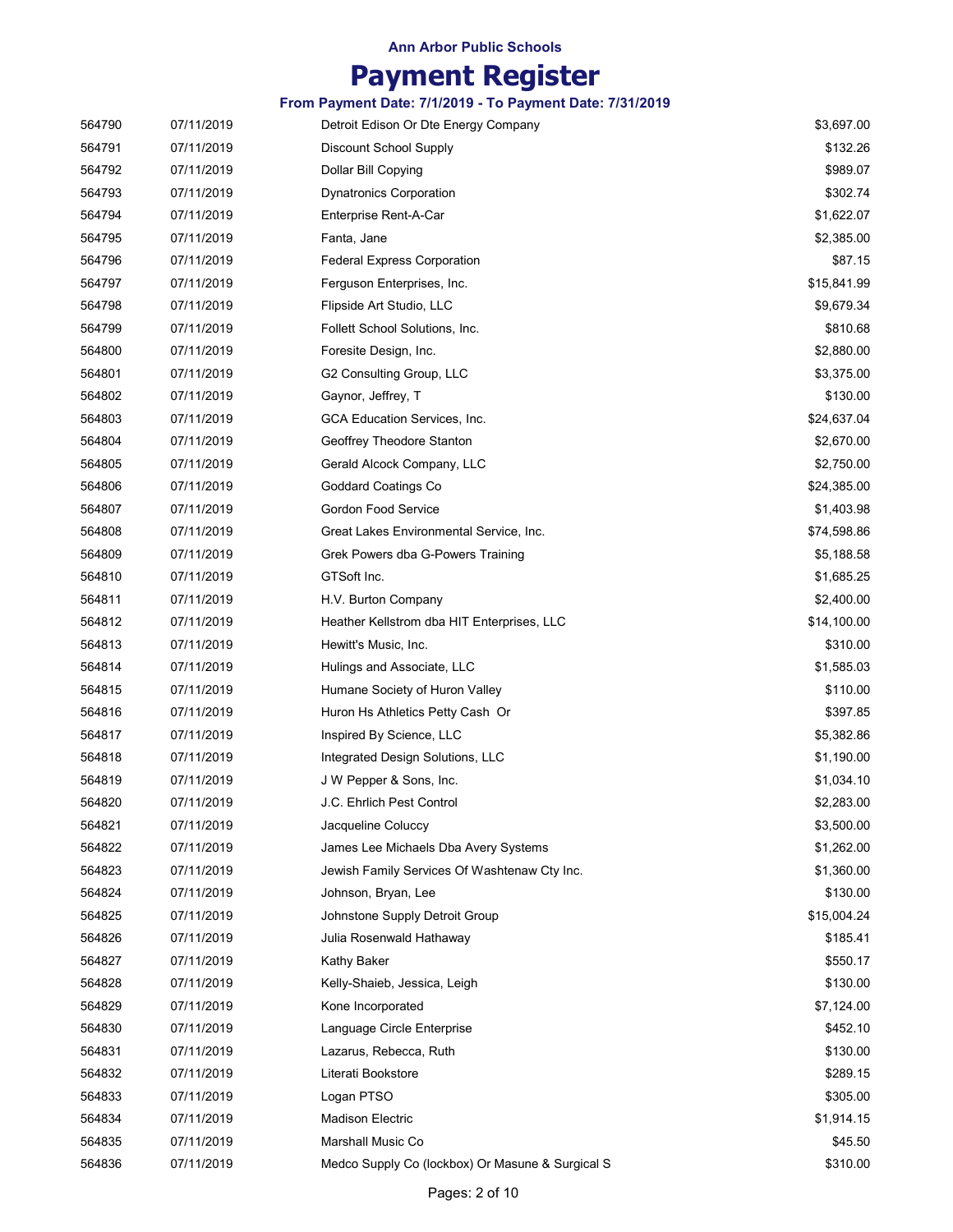# Payment Register

| 564837 | 07/11/2019 | <b>Mediscan Staffing Services</b>                   | \$4,470.00  |
|--------|------------|-----------------------------------------------------|-------------|
| 564838 | 07/11/2019 | MEMSPA MI Elem. & Middle School Principals Assoc    | \$1,872.00  |
| 564839 | 07/11/2019 | Meridian Winds LLC                                  | \$422.94    |
| 564840 | 07/11/2019 | <b>Metro Waste Service</b>                          | \$1,321.35  |
| 564841 | 07/11/2019 | Michigan Power Rodding, Inc.                        | \$2,088.00  |
| 564842 | 07/11/2019 | Midwestern Consulting Inc-Mci                       | \$23,543.41 |
| 564843 | 07/11/2019 | Mitchell, Harmony, Tynisha                          | \$130.00    |
| 564844 | 07/11/2019 | Nicola's Books/little Professor Westgate            | \$324.40    |
| 564845 | 07/11/2019 | NUCO2 Inc                                           | \$362.89    |
| 564846 | 07/11/2019 | Office Depot                                        | \$10,059.86 |
| 564847 | 07/11/2019 | <b>OHM Advisors</b>                                 | \$10,347.75 |
| 564848 | 07/11/2019 | <b>Pediatric Therapy Associates</b>                 | \$8,151.00  |
| 564849 | 07/11/2019 | Pinter Flowerland Inc                               | \$115.00    |
| 564850 | 07/11/2019 | Pioneer Athletic Booster Club                       | \$3,187.77  |
| 564851 | 07/11/2019 | Pitney Bowes-Postage By Phone                       | \$50,000.00 |
| 564852 | 07/11/2019 | Pittsfield Charter Township                         | \$144.59    |
| 564853 | 07/11/2019 | Platt Laundromat, LLC                               | \$97.00     |
| 564854 | 07/11/2019 | Play By Design, LLC                                 | \$12,025.00 |
| 564855 | 07/11/2019 | Precision Data Products, Inc.                       | \$1,223.25  |
| 564856 | 07/11/2019 | Project Lead The Way, Inc.                          | \$2,548.00  |
| 564857 | 07/11/2019 | ProRider, Inc.                                      | \$4,837.50  |
| 564858 | 07/11/2019 | Revel and Roll                                      | \$771.46    |
| 564859 | 07/11/2019 | <b>ROK Systems LLC</b>                              | \$6,455.00  |
| 564860 | 07/11/2019 | Rosaen, Katelend, E.                                | \$188.54    |
| 564861 | 07/11/2019 | Runyan Pottery Supply Clio Industrial Park          | \$514.78    |
| 564862 | 07/11/2019 | Sakstrup Towing, Inc.                               | \$270.00    |
| 564863 | 07/11/2019 | Scholastic Inc                                      | \$32.70     |
| 564864 | 07/11/2019 | Scholastic Inc                                      | \$384.62    |
| 564865 | 07/11/2019 | School Specialty Inc*                               | \$816.23    |
| 564866 | 07/11/2019 | Secrest, Wardle, Lynch, Hampton, Truex & Morley, Pc | \$486.44    |
| 564867 | 07/11/2019 | Shar Products Co.                                   | \$543.98    |
| 564868 | 07/11/2019 | Simone Danyiell Lightfoot                           | \$130.00    |
| 564869 | 07/11/2019 | Skyline HS Petty Cash or Cory McElmeel              | \$292.37    |
| 564870 | 07/11/2019 | Smith, Patricia, F                                  | \$100.00    |
| 564871 | 07/11/2019 | SP Designs & Manufacturing Inc.                     | \$2,813.07  |
| 564872 | 07/11/2019 | Sports & Recreation, LLC                            | \$8,210.62  |
| 564873 | 07/11/2019 | <b>Stadium Trophy</b>                               | \$207.84    |
| 564874 | 07/11/2019 | Staples Advantage                                   | \$94.11     |
| 564875 | 07/11/2019 | Sunbelt & Staffing                                  | \$6,312.25  |
| 564876 | 07/11/2019 | <b>Susan Eunice Baskett</b>                         | \$130.00    |
| 564877 | 07/11/2019 | Tank Testing Services Inc                           | \$1,500.00  |
| 564878 | 07/11/2019 | Tech Mechanical, Inc.                               | \$31,862.93 |
| 564879 | 07/11/2019 | Teletech, Inc.                                      | \$362.00    |
| 564880 | 07/11/2019 | The Enrico Group                                    | \$28,745.18 |
| 564881 | 07/11/2019 | The F.P. Horak Company                              | \$1,495.21  |
| 564882 | 07/11/2019 | The Heaney Group                                    | \$1,928.72  |
| 564883 | 07/11/2019 | The Regents of the University of Michigan           | \$33,766.50 |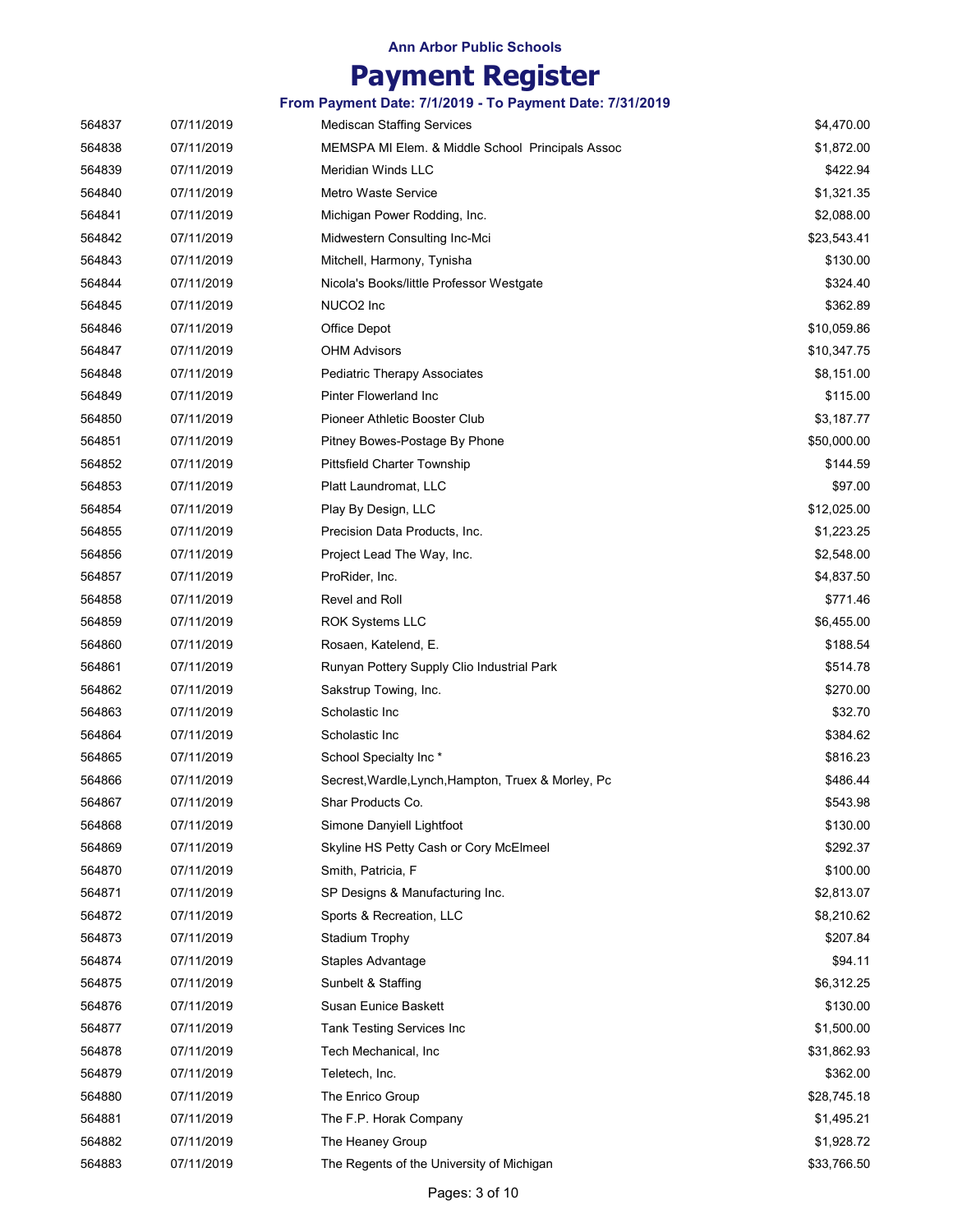# Payment Register

| 564884 | 07/11/2019 | Total Armored Car Service, Inc.                   | \$249.86     |
|--------|------------|---------------------------------------------------|--------------|
| 564885 | 07/11/2019 | <b>Total Education Solutions</b>                  | \$2,730.00   |
| 564886 | 07/11/2019 | Tyler Technologies, Inc.                          | \$3,275.00   |
| 564887 | 07/11/2019 | <b>Underground Printing</b>                       | \$2,395.94   |
| 564888 | 07/11/2019 | Unit Packaging                                    | \$3,947.79   |
| 564889 | 07/11/2019 | Video And Internet Stuff, Llc                     | \$1,276.25   |
| 564890 | 07/11/2019 | W.J. O'Neil Company                               | \$46,463.59  |
| 564891 | 07/11/2019 | Walsworth Publishing Company                      | \$1,641.26   |
| 564892 | 07/11/2019 | Washtenaw Intermediate School District            | \$11,760.90  |
| 564893 | 07/11/2019 | Waste Management                                  | \$689.68     |
| 564894 | 07/11/2019 | Wendy L. Thompson Ph.D. PLLC                      | \$1,645.00   |
| 564895 | 07/11/2019 | Wolverine Supply Inc                              | \$194.16     |
| 564896 | 07/11/2019 | Kapnick Insurance Group                           | \$24,456.00  |
| 564897 | 07/11/2019 | Paradigm Equities Inc                             | \$3,295.08   |
| 564898 | 07/11/2019 | Connolly, Michael                                 | \$71.50      |
| 564899 | 07/11/2019 | Simon, Beth                                       | \$538.00     |
| 564900 | 07/18/2019 | David Lowell's Towing                             | \$61.29      |
| 564901 | 07/18/2019 | Michigan Guaranty Agency                          | \$84.45      |
| 564902 | 07/18/2019 | Pioneer Credit Recovery                           | \$311.82     |
| 564903 | 07/18/2019 | State of Kansas                                   | \$205.20     |
| 564904 | 07/18/2019 | U.S. Department of Education or Daniel L. Cobello | \$85.30      |
| 564905 | 07/18/2019 | University Of Michigan Credit Union               | \$50.00      |
| 564906 | 07/18/2019 | US Department Of Education                        | \$311.82     |
| 564907 | 07/18/2019 | Weber & Olcese, P.L.C                             | \$170.44     |
| 564908 | 07/18/2019 | Chapter 13 David Wm Ruskin, Tru                   | \$150.10     |
| 564909 | 07/18/2019 | Chapter 13 Trustee                                | \$253.85     |
| 564910 | 07/18/2019 | Goodman Frost Pllc                                | \$50.00      |
| 564911 | 07/18/2019 | Michigan Guaranty Agency                          | \$208.54     |
| 564912 | 07/18/2019 | Michigan State Disbursement Unit                  | \$4,036.59   |
| 564913 | 07/18/2019 | Office Of The Chapter 13 Trustee                  | \$336.96     |
| 564914 | 07/18/2019 | US Department Of Education                        | \$88.15      |
| 564915 | 07/18/2019 | US Department Of Education                        | \$102.40     |
| 564916 | 07/18/2019 | US Dept Of Education                              | \$209.22     |
| 564917 | 07/18/2019 | AccelaSchool LLC                                  | \$23,745.00  |
| 564918 | 07/18/2019 | Ace Barnes Hardware                               | \$7.98       |
| 564919 | 07/18/2019 | Adrian Tecumseh Fence Company                     | \$12,029.40  |
| 564920 | 07/18/2019 | Aero Filter, Inc.                                 | \$52,363.24  |
| 564921 | 07/18/2019 | Allingham Corporation                             | \$3,326.00   |
| 564922 | 07/18/2019 | <b>AM Services</b>                                | \$2,761.25   |
| 564923 | 07/18/2019 | Ann Arbor Welding Supply                          | \$475.85     |
| 564924 | 07/18/2019 | Ann Arbor Welding Supply                          | \$156.97     |
| 564925 | 07/18/2019 | Apple Computer Inc                                | \$365,724.00 |
| 564926 | 07/18/2019 | Apple Computer Inc Professional Service           | \$721.55     |
| 564927 | 07/18/2019 | Applied Imaging                                   | \$2,992.00   |
| 564928 | 07/18/2019 | Arbor Springs Water                               | \$12.50      |
| 564929 | 07/18/2019 | Arch Environmental Group, Inc.                    | \$15,876.99  |
| 564930 | 07/18/2019 | Arthur J Gallagher & Co                           | \$90.00      |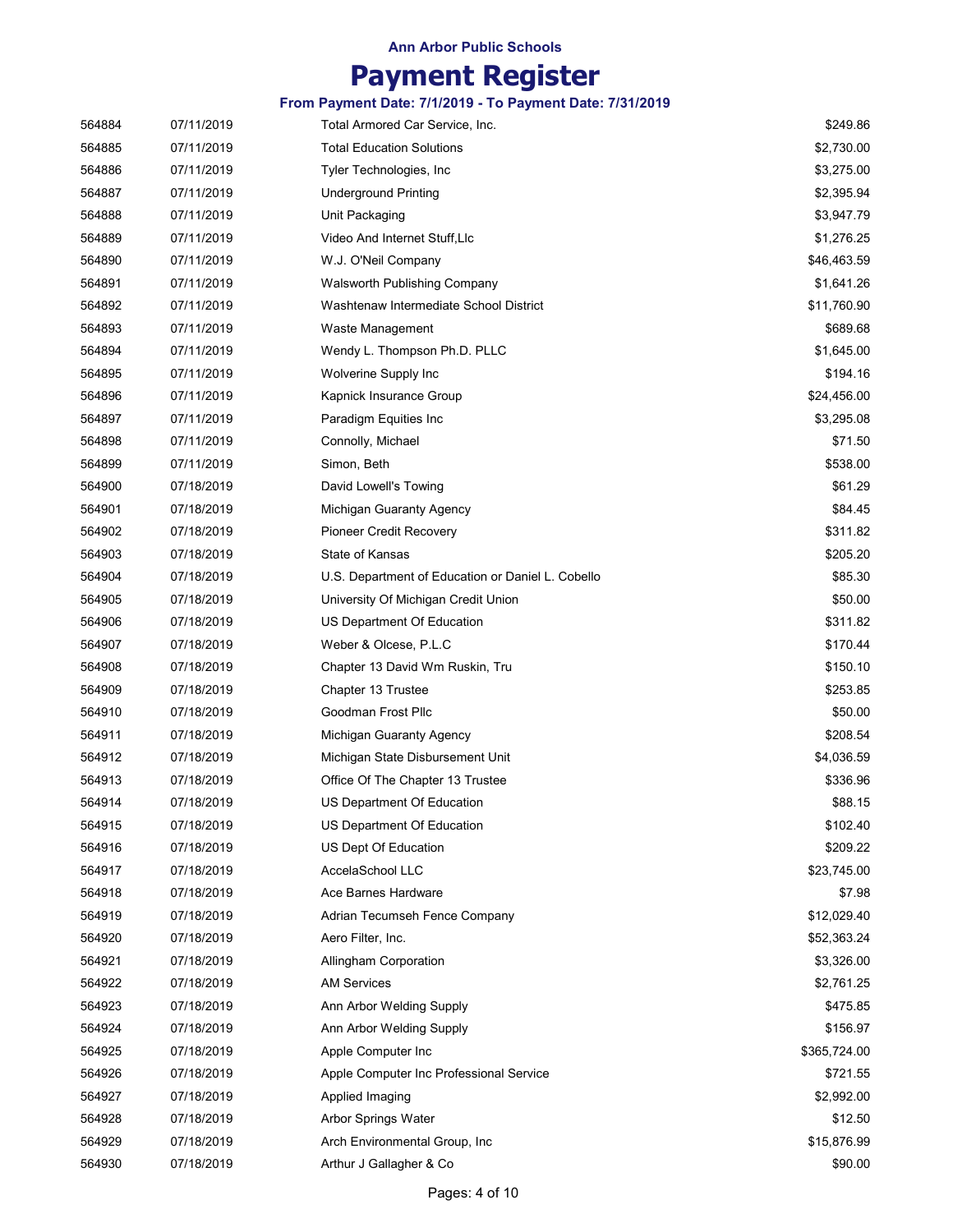# Payment Register

| 564931 | 07/18/2019 | AT&T                                                              | \$62.37      |
|--------|------------|-------------------------------------------------------------------|--------------|
| 564932 | 07/18/2019 | <b>Baruzzini Aquatics</b>                                         | \$6,975.00   |
| 564933 | 07/18/2019 | <b>Blick Art Materials LLC</b>                                    | \$1,394.58   |
| 564934 | 07/18/2019 | <b>Carpentry Concepts &amp; Ceilings</b>                          | \$3,470.66   |
| 564935 | 07/18/2019 | CEI Michigan LLC                                                  | \$11,828.00  |
| 564936 | 07/18/2019 | Center Line Technologies, Inc.                                    | \$495.00     |
| 564937 | 07/18/2019 | Central Michigan Paper (cmp)                                      | \$1,168.00   |
| 564938 | 07/18/2019 | Cintas                                                            | \$10,960.00  |
| 564939 | 07/18/2019 | City Of Ann Arbor Police Dept.                                    | \$97,152.00  |
| 564940 | 07/18/2019 | Clark Hill PLLC                                                   | \$165.44     |
| 564941 | 07/18/2019 | Clear Rate Communications, Inc.                                   | \$5,001.45   |
| 564942 | 07/18/2019 | Collins And Blaha, P.C.                                           | \$35,310.50  |
| 564943 | 07/18/2019 | Colman Wolf Supply Company                                        | \$23,962.25  |
| 564944 | 07/18/2019 | Comcast                                                           | \$562.23     |
| 564945 | 07/18/2019 | Compass Group, DBA Chartwells K-12                                | \$179,197.62 |
| 564946 | 07/18/2019 | <b>Constellation New Energy Gas</b>                               | \$48,177.94  |
| 564947 | 07/18/2019 | <b>Crawford Door Sales</b>                                        | \$769.00     |
| 564948 | 07/18/2019 | Cumberland Therapy, DBA Stepping Stone Group, LLC, Stepping Stone | \$11,960.00  |
| 564949 | 07/18/2019 | Detroit Edison Or Dte Energy                                      | \$62,481.33  |
| 564950 | 07/18/2019 | DreamBox Learning                                                 | \$220,653.00 |
| 564951 | 07/18/2019 | Dte Energy                                                        | \$15,165.38  |
| 564952 | 07/18/2019 | EAB Global, Inc                                                   | \$24,500.00  |
| 564953 | 07/18/2019 | EMU                                                               | \$1,500.00   |
| 564954 | 07/18/2019 | Environmental Consulting & Tech. Inc-ECT                          | \$5,077.50   |
| 564955 | 07/18/2019 | Ferguson Enterprises, Inc.                                        | \$10,434.48  |
| 564956 | 07/18/2019 | Follett School Solutions, Inc.                                    | \$101.56     |
| 564957 | 07/18/2019 | Global Compliance Network, Inc.                                   | \$1,200.00   |
| 564958 | 07/18/2019 | Goyette Mechanical Co                                             | \$171,556.67 |
| 564959 | 07/18/2019 | Graduate Service Inc.                                             | \$360.00     |
| 564960 | 07/18/2019 | <b>Graduation Alliance</b>                                        | \$18,450.00  |
| 564961 | 07/18/2019 | Grainger                                                          | \$162.50     |
| 564962 | 07/18/2019 | Great Lakes Environmental Service, Inc.                           | \$21,992.00  |
| 564963 | 07/18/2019 | Guardian Plumbing & Heating, Inc.                                 | \$11,095.00  |
| 564964 | 07/18/2019 | H.V. Burton Company                                               | \$13,046.92  |
| 564965 | 07/18/2019 | Haldeman-Homme, Inc.                                              | \$9,704.86   |
| 564966 | 07/18/2019 | Heikk's Decorated Apparel                                         | \$748.00     |
| 564967 | 07/18/2019 | Huron Hs Athletics Petty Cash Or Tony Whiren                      | \$397.85     |
| 564968 | 07/18/2019 | Huron River Watershed Council                                     | \$3,791.82   |
| 564969 | 07/18/2019 | IDN- Hardware Sales Inc.                                          | \$33,262.52  |
| 564970 | 07/18/2019 | Illuminate Education Inc.                                         | \$115,059.50 |
| 564971 | 07/18/2019 | International Baccalaureate Organization                          | \$31,699.00  |
| 564972 | 07/18/2019 | James Lee Michaels Dba Avery Systems                              | \$216.00     |
| 564973 | 07/18/2019 | Johnstone Supply Detroit Group                                    | \$6,459.85   |
| 564974 | 07/18/2019 | Konica Minolta Business Solutions USA, Inc.                       | \$11,530.00  |
| 564975 | 07/18/2019 | Konica Minolta Business Solutions USA, Inc.                       | \$480.26     |
| 564976 | 07/18/2019 | Kristen M Chapman Csc                                             | \$540.00     |
| 564977 | 07/18/2019 | LearnSure, Inc.                                                   | \$3,327.16   |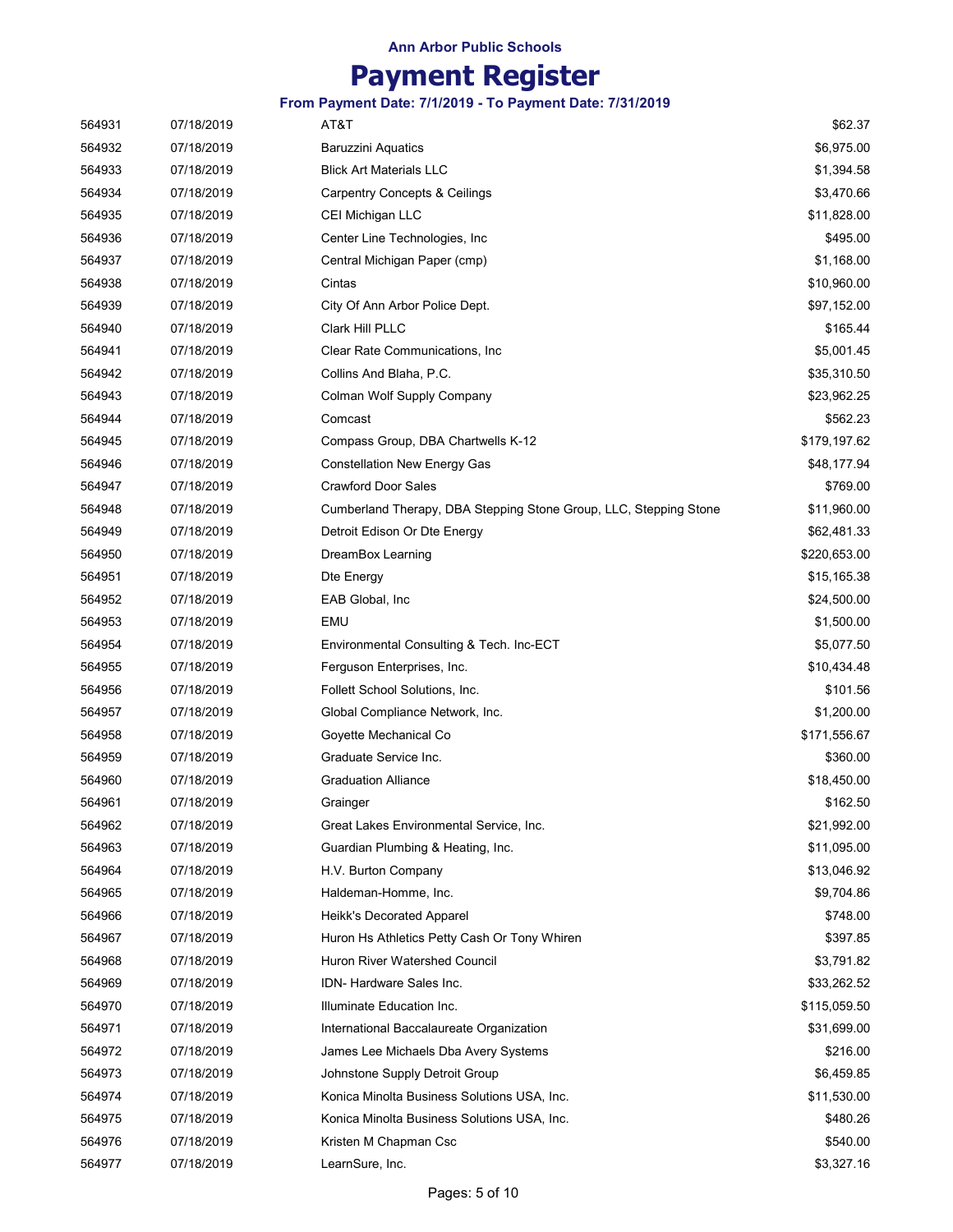# Payment Register

| 564978 | 07/18/2019 | Little Caesar's Pizza                            | \$117.05       |
|--------|------------|--------------------------------------------------|----------------|
| 564979 | 07/18/2019 | Logisoft Computer Products LLC                   | \$54,760.74    |
| 564980 | 07/18/2019 | Lowe's Home Centers, Inc.                        | \$1,720.68     |
| 564981 | 07/18/2019 | <b>MACAC</b>                                     | \$60.00        |
| 564982 | 07/18/2019 | <b>Madison Electric</b>                          | \$757.88       |
| 564983 | 07/18/2019 | Margolis Companies, Inc.                         | \$48,132.90    |
| 564984 | 07/18/2019 | Massp                                            | \$1,600.00     |
| 564985 | 07/18/2019 | MEMSPA MI Elem. & Middle School Principals Assoc | \$555.00       |
| 564986 | 07/18/2019 | Meridian Winds LLC                               | \$2,435.00     |
| 564987 | 07/18/2019 | Metro Waste Service                              | \$994.50       |
| 564988 | 07/18/2019 | Mi Assoc Of Admins Of Spec Ed Maase              | \$240.00       |
| 564989 | 07/18/2019 | Michigan Association of School Boards            | \$445.00       |
| 564990 | 07/18/2019 | Michigan Department of Treasury                  | \$471.61       |
| 564991 | 07/18/2019 | Michigan Interpreting Services, Inc.             | \$1,536.00     |
| 564992 | 07/18/2019 | Michigan Power Rodding, Inc.                     | \$1,746.00     |
| 564993 | 07/18/2019 | Michigan School Business Officials/MSBO          | \$1,370.00     |
| 564994 | 07/18/2019 | Midwestern Consulting Inc-Mci                    | \$3,966.79     |
| 564995 | 07/18/2019 | Mitchell & Mouat Architects                      | \$51,175.50    |
| 564996 | 07/18/2019 | National Express Durham Holding Corp/DBA Trinity | \$27,891.27    |
| 564997 | 07/18/2019 | Naviance, Inc.                                   | \$61,570.80    |
| 564998 | 07/18/2019 | Nicola's Books/little Professor Westgate         | \$60.80        |
| 564999 | 07/18/2019 | Northwest Evaluation Assoc Csinc                 | \$136,240.50   |
| 565000 | 07/18/2019 | Office Depot                                     | \$348.60       |
| 565001 | 07/18/2019 | Oriental Trading Co.                             | \$230.77       |
| 565002 | 07/18/2019 | Phoenix Contractions, Inc.                       | \$41,518.75    |
| 565003 | 07/18/2019 | Pitney Bowes-Purchase Power                      | \$492.31       |
| 565004 | 07/18/2019 | Proquest Information & Learning                  | \$5,314.80     |
| 565005 | 07/18/2019 | Raptor Technologies, LLC                         | \$58,400.00    |
| 565006 | 07/18/2019 | Revel and Roll                                   | \$771.46       |
| 565007 | 07/18/2019 | RKA Petroleum Companies, Inc.                    | \$22,160.40    |
| 565008 | 07/18/2019 | <b>Rogue Fitness</b>                             | \$1,935.65     |
| 565009 | 07/18/2019 | Rubicon International                            | \$39,350.00    |
| 565010 | 07/18/2019 | Safety Systems, Inc.                             | \$600.00       |
| 565011 | 07/18/2019 | Samuel French Inc                                | \$700.00       |
| 565012 | 07/18/2019 | SAS Institute Inc.                               | \$4,681.00     |
| 565013 | 07/18/2019 | School Specialty Inc*                            | \$4,365.00     |
| 565014 | 07/18/2019 | Securitas Security Services USA, Inc.            | \$28,896.00    |
| 565015 | 07/18/2019 | Seesaw Learning, Inc.                            | \$32,391.90    |
| 565016 | 07/18/2019 | Sentinel Technologies Inc                        | \$613,271.80   |
| 565017 | 07/18/2019 | Service Sports, Inc.                             | \$559.00       |
| 565018 | 07/18/2019 | Shaw Contract Flooring Services Inc              | \$1,047,397.39 |
| 565019 | 07/18/2019 | Standard for Success, LLC                        | \$31,500.00    |
| 565020 | 07/18/2019 | Stone & Dirt                                     | \$8,080.00     |
| 565021 | 07/18/2019 | <b>Superior Text</b>                             | \$7,899.36     |
| 565022 | 07/18/2019 | Teacher's Discovery                              | \$150.00       |
| 565023 | 07/18/2019 | The Arbiter                                      | \$3,272.00     |
| 565024 | 07/18/2019 | The Enrico Group                                 | \$2,877.50     |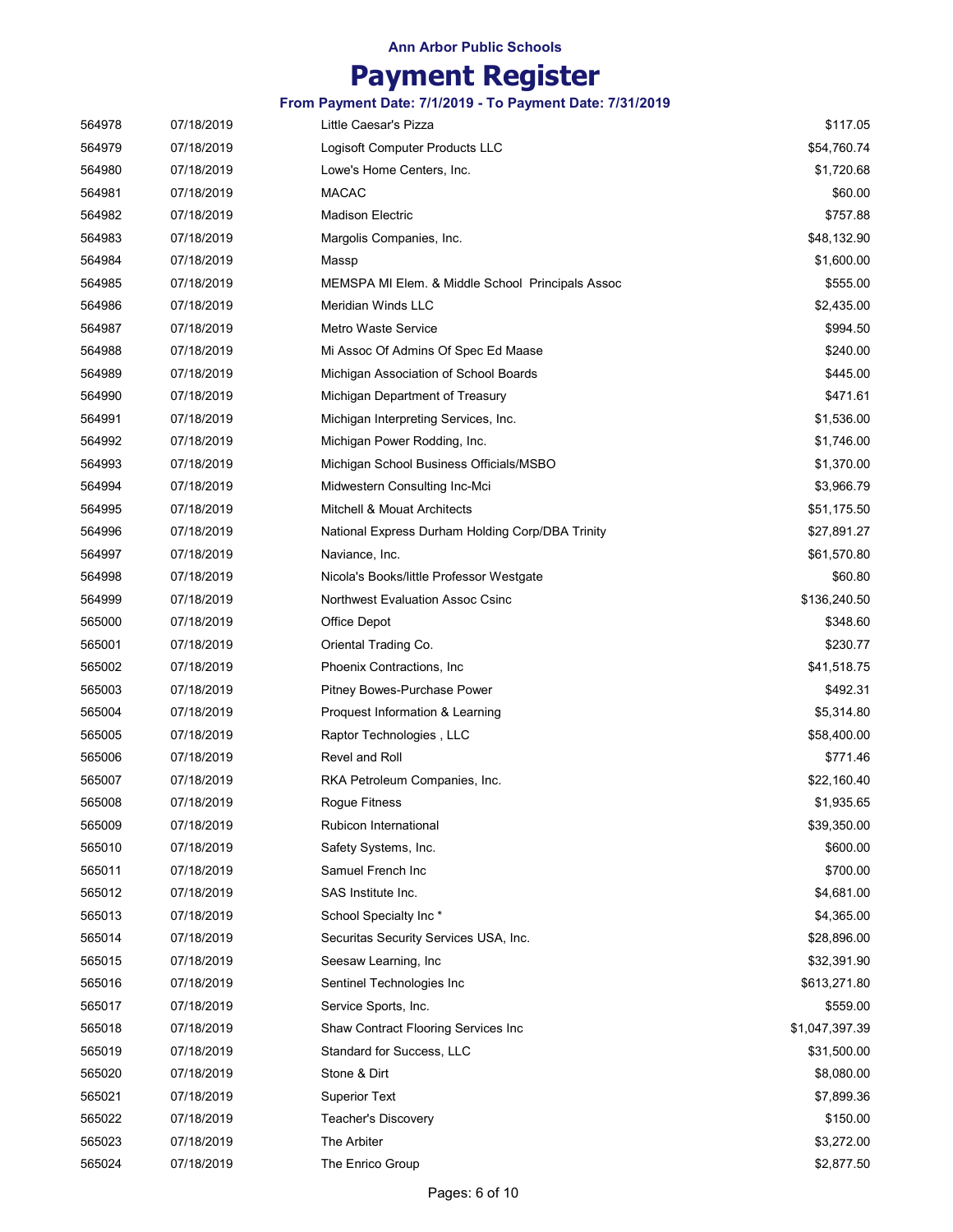## Payment Register

| 565025 | 07/18/2019 | The University of Michigan                  | \$14,000.00  |
|--------|------------|---------------------------------------------|--------------|
| 565026 | 07/18/2019 | Toshiba Business Solutions Michigan         | \$6,216.00   |
| 565027 | 07/18/2019 | <b>Total Education Solutions</b>            | \$1,380.00   |
| 565028 | 07/18/2019 | Trane Co.                                   | \$77.72      |
| 565029 | 07/18/2019 | TregoEd, Inc.                               | \$12,625.00  |
| 565030 | 07/18/2019 | Tyler Technologies, Inc.                    | \$14,553.12  |
| 565031 | 07/18/2019 | Typingclub                                  | \$11,837.04  |
| 565032 | 07/18/2019 | Unit Packaging                              | \$177.00     |
| 565033 | 07/18/2019 | University Of Michigan University Productio | \$2,700.00   |
| 565034 | 07/18/2019 | <b>University Translator Services</b>       | \$20,244.28  |
| 565035 | 07/18/2019 | Us Bank                                     | \$300.00     |
| 565036 | 07/18/2019 | US Foods, Inc.                              | \$1,078.46   |
| 565037 | 07/18/2019 | Vex Robotics, Inc.                          | \$202.79     |
| 565038 | 07/18/2019 | Video And Internet Stuff, Llc               | \$2,783.56   |
| 565039 | 07/18/2019 | W.J. O'Neil Company                         | \$171,103.03 |
| 565040 | 07/18/2019 | <b>Washington Music Center</b>              | \$3,235.00   |
| 565041 | 07/18/2019 | Washtenaw County Road Commission            | \$100.42     |
| 565042 | 07/18/2019 | Washtenaw Intermediate School District      | \$90,017.70  |
| 565043 | 07/18/2019 | West Interactive Services Corporation       | \$35,774.00  |
| 565044 | 07/18/2019 | Wolverine Supply Inc                        | \$3,122.41   |
| 565045 | 07/18/2019 | Kapnick Insurance Group                     | \$16,304.00  |
| 565046 | 07/18/2019 | Chang, Louise                               | \$32.45      |
| 565047 | 07/18/2019 | Kwon, Tae Jung                              | \$20.00      |
| 565048 | 07/25/2019 | A and N Electric, Inc.                      | \$11,850.00  |
| 565049 | 07/25/2019 | <b>AFLAC</b>                                | \$7,983.44   |
| 565050 | 07/25/2019 | Agile Mind Educational Holdings, Inc.       | \$39,494.00  |
| 565051 | 07/25/2019 | <b>AM Services</b>                          | \$60,936.57  |
| 565052 | 07/25/2019 | Ann Arbor Area Transportation Authority     | \$3,927.15   |
| 565053 | 07/25/2019 | <b>ARC Document Solutions LLC</b>           | \$47.12      |
| 565054 | 07/25/2019 | Arthur J Gallagher & Co                     | \$90.00      |
| 565055 | 07/25/2019 | Blue Care Network Of Michigan               | \$16,704.46  |
| 565056 | 07/25/2019 | Busch's Valuland-Main St                    | \$1,194.57   |
| 565057 | 07/25/2019 | CANDYWAREHOUSE.COM                          | \$402.35     |
| 565058 | 07/25/2019 | Carolina Biological Supply Company          | \$302.03     |
| 565059 | 07/25/2019 | <b>Carpentry Concepts &amp; Ceilings</b>    | \$7,451.85   |
| 565060 | 07/25/2019 | <b>CDW Government LLC</b>                   | \$787.50     |
| 565061 | 07/25/2019 | Children's Specialized Hospital             | \$1,450.00   |
| 565062 | 07/25/2019 | Cintas                                      | \$4,639.67   |
| 565063 | 07/25/2019 | City Of Ann Arbor Treasurer                 | \$5,450.00   |
| 565064 | 07/25/2019 | <b>Classical Academic Press</b>             | \$750.00     |
| 565065 | 07/25/2019 | Color Blaze Supply, LLC                     | \$205.95     |
| 565066 | 07/25/2019 | Community Music School of Ann Arbor         | \$2,584.51   |
| 565067 | 07/25/2019 | Cumberland Therapy Services, LLC            | \$3,309.00   |
| 565068 | 07/25/2019 | Demco, Inc.                                 | \$25.53      |
| 565069 | 07/25/2019 | Detroit Edison Or Dte Energy                | \$58,482.49  |
| 565070 | 07/25/2019 | <b>Discount School Supply</b>               | \$84.59      |
| 565071 | 07/25/2019 | Dollar Bill Copying                         | \$3,271.17   |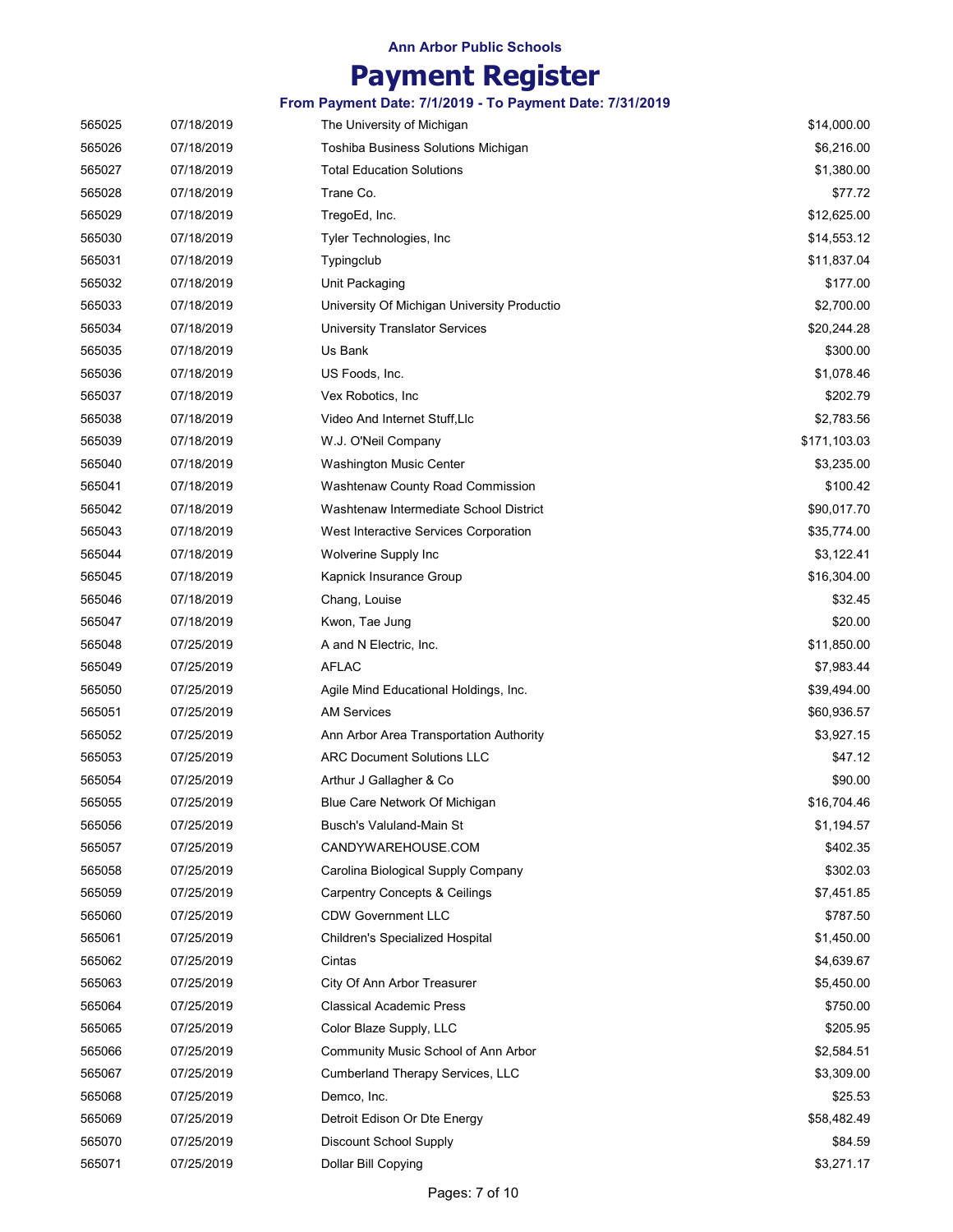# Payment Register

| 565072 | 07/25/2019 | Dte Energy                                         | \$5,890.95     |
|--------|------------|----------------------------------------------------|----------------|
| 565073 | 07/25/2019 | Ferguson Enterprises, Inc.                         | \$3,171.03     |
| 565074 | 07/25/2019 | Fiber Link Inc.                                    | \$4,922.00     |
| 565075 | 07/25/2019 | Flipside Art Studio, LLC                           | \$12,067.17    |
| 565076 | 07/25/2019 | <b>Gordon Food Service</b>                         | \$571.98       |
| 565077 | 07/25/2019 | Gvp-Sports Network Inc.                            | \$2,045.00     |
| 565078 | 07/25/2019 | Holder House DBA Threefold Educ. Fdn. & School     | \$434.00       |
| 565079 | 07/25/2019 | Huron Music Association                            | \$1,350.00     |
| 565080 | 07/25/2019 | Inspired By Science, LLC                           | \$6,538.45     |
| 565081 | 07/25/2019 | Ithaka Harbors, Inc.                               | \$1,530.00     |
| 565082 | 07/25/2019 | James Lee Michaels Dba Avery Systems               | \$360.00       |
| 565083 | 07/25/2019 | Johnson Controls Inc                               | \$236,718.10   |
| 565084 | 07/25/2019 | Johnstone Supply Detroit Group                     | \$3,035.16     |
| 565085 | 07/25/2019 | Jostens                                            | \$12,682.29    |
| 565086 | 07/25/2019 | <b>Jugs Sports</b>                                 | \$1,215.00     |
| 565087 | 07/25/2019 | Kone Incorporated                                  | \$6,528.81     |
| 565088 | 07/25/2019 | Konica Minolta Business Solutions USA, Inc.        | \$11,335.00    |
| 565089 | 07/25/2019 | Konica Minolta Business Solutions USA, Inc.        | \$675.26       |
| 565090 | 07/25/2019 | LaFawn Felder - Trading Faces Events & Decor LLC   | \$250.00       |
| 565091 | 07/25/2019 | Let's Go Transportation Services                   | \$1,050.00     |
| 565092 | 07/25/2019 | <b>MAISL Joint Risk Management Trust</b>           | \$690,030.00   |
| 565093 | 07/25/2019 | MI Amateur Softball Association - MASA             | \$195.90       |
| 565094 | 07/25/2019 | Michigan Assoc. of Superintendents & Admnistrators | \$145.00       |
| 565095 | 07/25/2019 | Michigan Futsal Factory Academy, LLC               | \$14,500.00    |
| 565096 | 07/25/2019 | Michigan School Business Officials/MSBO            | \$520.00       |
| 565097 | 07/25/2019 | Midwest Transit Equipment, Inc.                    | \$13,007.24    |
| 565098 | 07/25/2019 | Midwest Transit Equipment, Inc.                    | \$207,204.30   |
| 565099 | 07/25/2019 | <b>Mission Point Resort</b>                        | \$2,040.00     |
| 565100 | 07/25/2019 | <b>MLive Media Group</b>                           | \$586.47       |
| 565101 | 07/25/2019 | Mumm, Susan, Marie                                 | \$550.00       |
| 565102 | 07/25/2019 | Neopost, Inc.                                      | \$550.00       |
| 565103 | 07/25/2019 | <b>New Readers Press</b>                           | \$724.00       |
| 565104 | 07/25/2019 | Nicola's Books/little Professor Westgate           | \$339.20       |
| 565105 | 07/25/2019 | NUCO <sub>2</sub> Inc                              | \$530.86       |
| 565106 | 07/25/2019 | Office Depot                                       | \$604.86       |
| 565107 | 07/25/2019 | Ottawa Area Intermediate School District           | \$3,260.00     |
| 565108 | 07/25/2019 | Phoenix Contractions, Inc.                         | \$14,542.98    |
| 565109 | 07/25/2019 | Pioneer Athletic Booster Club                      | \$5,087.62     |
| 565110 | 07/25/2019 | Pitney Bowes-Purchase Power                        | \$2,051.21     |
| 565111 | 07/25/2019 | <b>Pittsfield Charter Township</b>                 | \$235.67       |
| 565112 | 07/25/2019 | <b>Priority Health</b>                             | \$1,981,272.79 |
| 565113 | 07/25/2019 | <b>RJ Landau Partners</b>                          | \$15,653.53    |
| 565114 | 07/25/2019 | Rochester 100                                      | \$438.75       |
| 565115 | 07/25/2019 | Scholastic Inc                                     | \$216.00       |
| 565116 | 07/25/2019 | School Specialty Inc*                              | \$488.92       |
| 565117 | 07/25/2019 | ScreenLine, LLC                                    | \$1,165.00     |
| 565118 | 07/25/2019 | Set-Seg (opt & Gtl)                                | \$1,180.65     |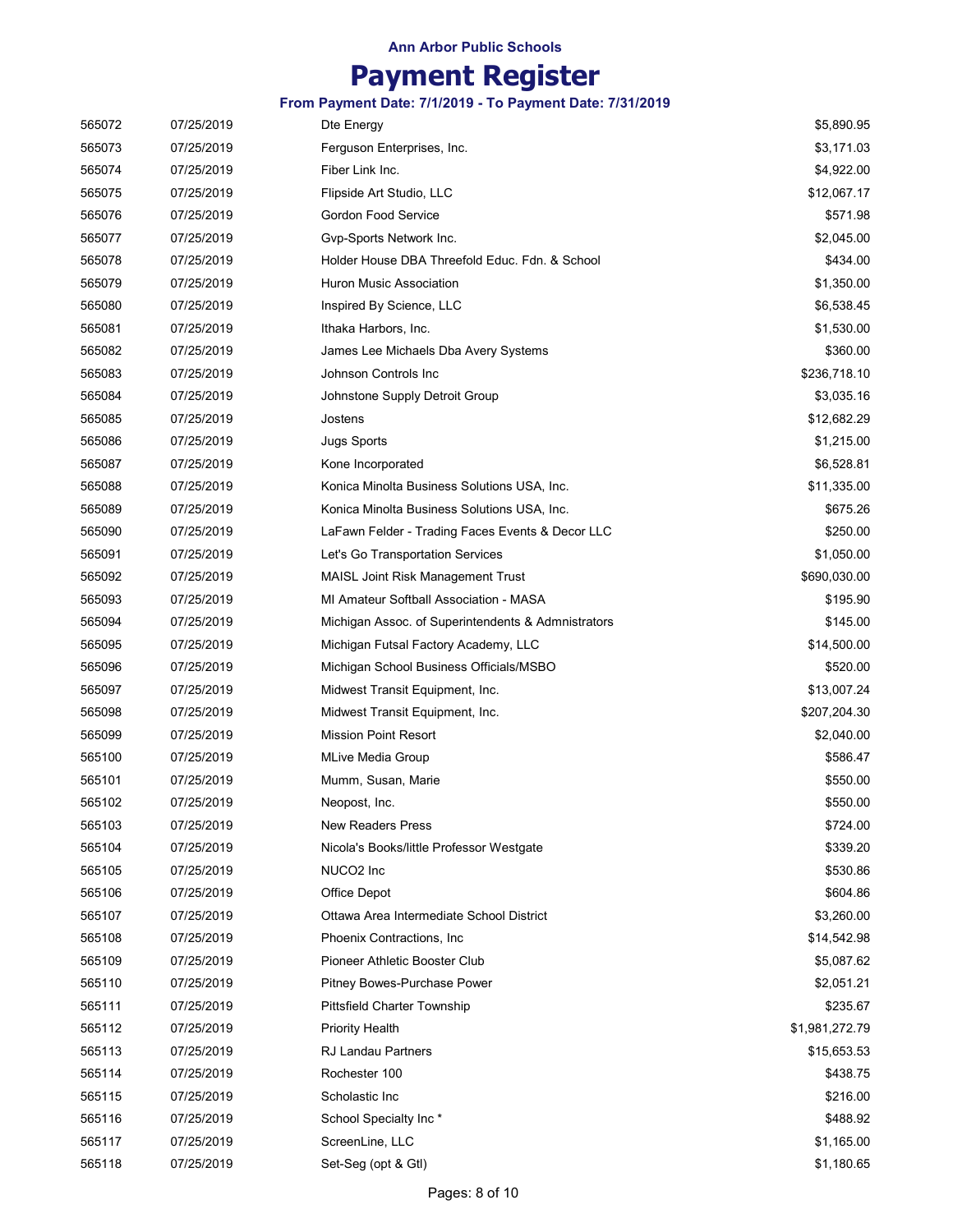# Payment Register

|                    |            | From Payment Date: 7/1/2019 - To Payment Date: 7/31/2019 |                |
|--------------------|------------|----------------------------------------------------------|----------------|
| 565119             | 07/25/2019 | Skyline Athletic Booster Club C/o Treasurer              | \$5,013.59     |
| 565120             | 07/25/2019 | Sports & Recreation, LLC                                 | \$16,340.59    |
| 565121             | 07/25/2019 | Stadium Trophy                                           | \$247.00       |
| 565122             | 07/25/2019 | Stevens Disposal & Recycling Services Inc                | \$2,130.00     |
| 565123             | 07/25/2019 | Sunbelt & Staffing                                       | \$4,742.50     |
| 565124             | 07/25/2019 | <b>Sunglo Restoration Svcs Inc.</b>                      | \$80,012.87    |
| 565125             | 07/25/2019 | SZ3 Consulting                                           | \$1,706.00     |
| 565126             | 07/25/2019 | Teletech, Inc.                                           | \$4,082.00     |
| 565127             | 07/25/2019 | The Creature Conservancy                                 | \$1,390.00     |
| 565128             | 07/25/2019 | The Enrico Group                                         | \$7,067.00     |
| 565129             | 07/25/2019 | The Heaney Group                                         | \$1,594.74     |
| 565130             | 07/25/2019 | The Travelers Indemnity Company                          | \$60.00        |
| 565131             | 07/25/2019 | The Travelers Indemnity Company                          | \$30.00        |
| 565132             | 07/25/2019 | <b>Theatre Nova</b>                                      | \$4,414.59     |
| 565133             | 07/25/2019 | <b>Towela Okwudire</b>                                   | \$1,591.71     |
| 565134             | 07/25/2019 | Trane Co.                                                | \$16.36        |
| 565135             | 07/25/2019 | Tyler Technologies, Inc.                                 | \$25,122.75    |
| 565136             | 07/25/2019 | <b>Underground Printing</b>                              | \$180.00       |
| 565137             | 07/25/2019 | Unum Life Insurance Company Of America                   | \$4,013.64     |
| 565138             | 07/25/2019 | Unum Long/Short Term Insurance Company Of America        | \$12,328.70    |
| 565139             | 07/25/2019 | W.J. O'Neil Company                                      | \$79,278.46    |
| 565140             | 07/25/2019 | Washtenaw County Treasurer Office                        | \$152,296.77   |
| 565141             | 07/25/2019 | Washtenaw Intermediate School District                   | \$643.76       |
| 565142             | 07/25/2019 | Williams-Hoak, Debra, E                                  | \$720.00       |
| 565143             | 07/25/2019 | Wolverine Supply Inc                                     | \$993.49       |
| 565144             | 07/25/2019 | Zurich Deductible Recovery Group                         | \$10,745.72    |
| 565145             | 07/25/2019 | Head Usa Inc Dba Head/Penn Racquet Sp                    | \$729.83       |
| 565146             | 07/25/2019 | Paradigm Equities Inc                                    | \$46,122.34    |
| 565147             | 07/25/2019 | Ridenour, Terri                                          | \$74.00        |
| 565148             | 07/25/2019 | Takacs, Krista                                           | \$1,236.58     |
| Type Check Totals: |            |                                                          | \$9,310,483.83 |

Chase-Checking - General Fund -Checking Totals

| Reconciled     | <b>Transaction Amount</b> | Count       |
|----------------|---------------------------|-------------|
| \$6,778,274.96 | \$9,244,219.85            | 396         |
| \$0.00         | \$0.00                    | 0           |
| \$0.00         | \$66,263.98               | 8           |
| \$0.00         | \$0.00                    | 0           |
| \$6,778,274.96 | \$9,310,483.83            | 404         |
|                |                           |             |
| Reconciled     | <b>Transaction Amount</b> | Count       |
| \$0.00         | \$0.00                    | 0           |
| \$0.00         | \$0.00                    | 0           |
| \$0.00         | \$0.00                    | 0           |
| \$0.00         | \$0.00                    | $\mathbf 0$ |
|                |                           |             |
| Reconciled     | <b>Transaction Amount</b> | Count       |
| \$6,778,274.96 | \$9,244,219.85            | 396         |